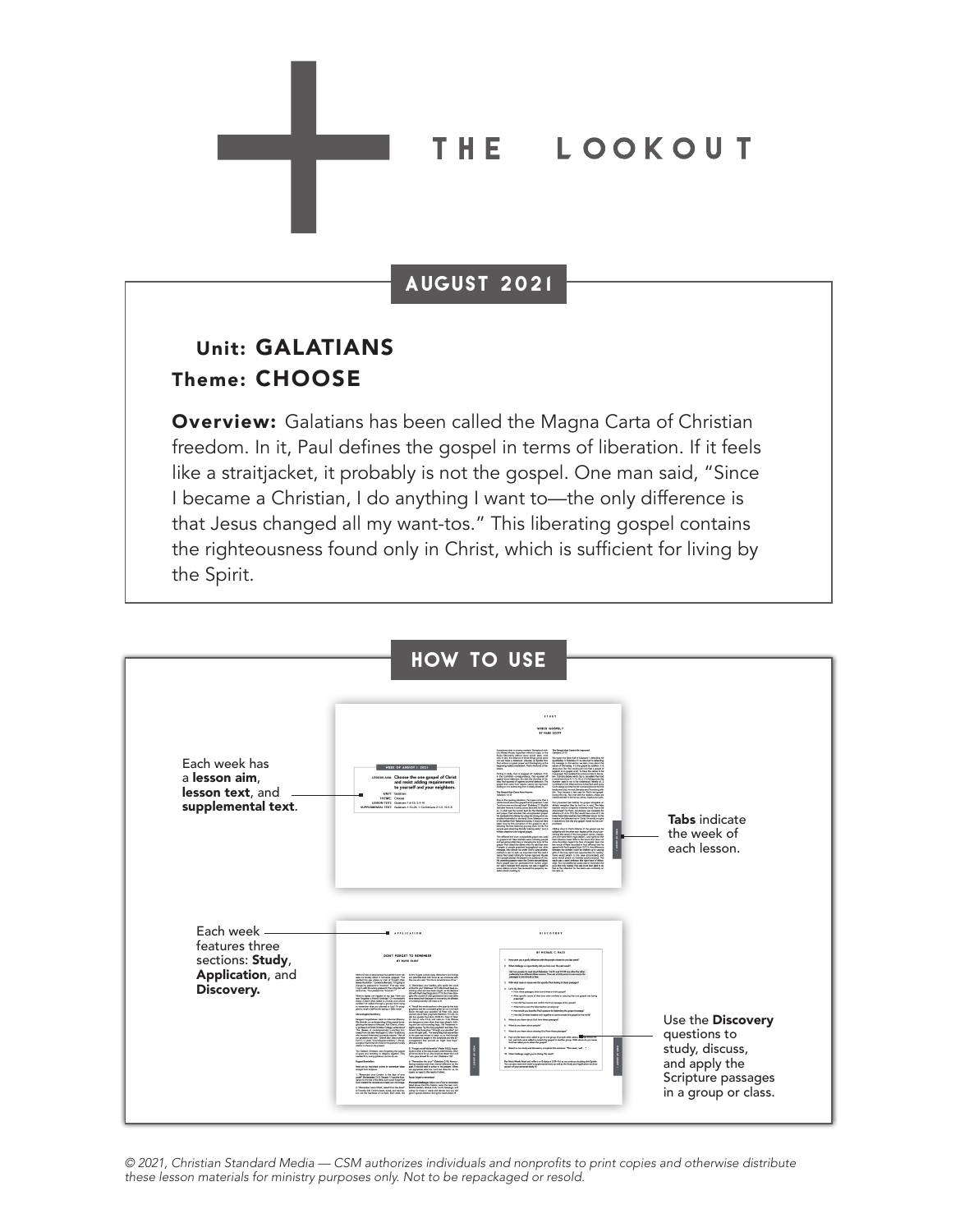# Week of AUGUST 8, 2021

|                      | LESSON AIM: Choose the righteousness<br>that is gained through faith<br>in Christ, because it cannot<br>be achieved any other way. |
|----------------------|------------------------------------------------------------------------------------------------------------------------------------|
|                      | <b>UNIT: Galatians</b>                                                                                                             |
| <b>THEME: Choose</b> |                                                                                                                                    |
|                      | LESSON TEXT: Galatians 2:15-3:6                                                                                                    |
|                      | <b>SUPPLEMENTAL TEXT:</b> Galatians 3:7-14; Romans 1:16-17; 3:21-26; 8:1-4                                                         |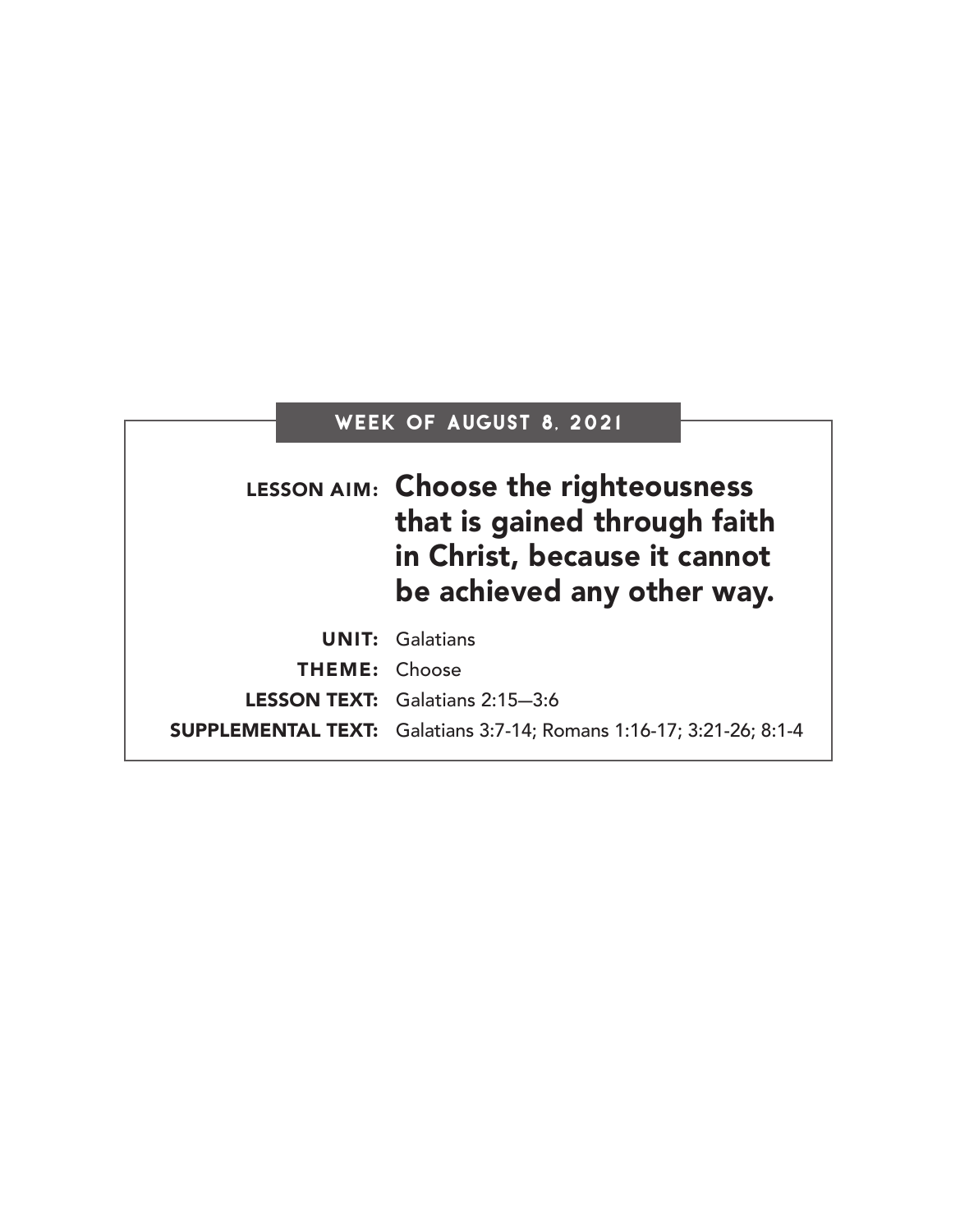### **STUDY**

## by mark scott WHICH RIGHTEOUSNESS?

What could be more important than being in a right relationship with one's God? All world religions strive to articulate how that can be achieved. Islam has its five pillars. Buddhism strives for Nirvana. Hinduism reads through the Vedas with the goal of advancing to different levels of reincarnation. Native American spirituality attempts to become one with the earth. (These are all overgeneralizations.) The gospel claims that being right with God comes through the righteousness of Christ. This righteousness has a God side to it (i.e., the faithfulness of Jesus) and a human side to it (i.e., faith in Jesus).

Having called the Galatians back to the true gospel (1:6- 10), having defended his own apostleship in that gospel (1:11–2:10), and having confronted Peter (i.e., Cephas) when he failed to act in conjunction with that gospel (2:11-15), Paul begins to argue for the gospel of righteousness.

Righteousness is probably the third most famous quality of God (following his love and holiness). The terms *right,*  righteous, righteousness, just, justify, justifier, and justifica*tion* are all translated from one basic family of words. That family of words originally had a legal context to them; they come from the court. A judge can decide if a person is righteous in the eyes of the law. In the case of the true gospel, God plays the role of both the one who is just and the one who justifies (Romans 3:26). His law and mercy are in tension, play, and union in making someone righteous.

#### The Thesis of Which Righteousness

*Galatians 2:15-21*

In many ways the thesis of the Epistle to the Galatians is in this paragraph. Paul stated the thesis in these verses, and then in Galatians 3–4 he made several arguments for that thesis. How can Jews and Gentiles be righteous before God? The answer is, "The same way." Jews have an advantage *by birth* (not being *sinful Gentiles*), but both must be righteous the same way.

Verse 16 might be one of the most wonderfully redundant verses in the Bible. Three times in one verse Paul reminded the Galatians they were not right with God by *works of the law*. No one can obey the law that specifically or completely. Being justified comes through *faith in Jesus Christ*. A person must trust in the complete atoning work of Christ on the cross to be righteous.

In verses 17-18, Paul anticipated what critics of his thesis might say. They figured that if righteousness came from faith in Christ, then that would open the door for sinning without restraint (cf. Romans 6:1-4). In a twisted sort of way, Paul's opponents would argue, this means that Christ *promotes* (is a servant of) *sin*. To this, Paul gave an unqualified no (*Absolutely not!*). If Paul were promoting this, he would be destroying his whole righteousness system and end up breaking the law.

The law was fulfilled in Jesus in the same way an apple fulfills itself from the apple blossom (Matthew 5:17; Romans 10:4). The apple blossom must die for the apple to live. Paul's sin died through the law so he *might live for God*. This new life is viewed in terms of being in union with Christ. If verse 16 is the clearest statement of the thesis, then verse 20 is its loftiest expression. Spiritually speaking, Christians died to their sins and their old way of life when Jesus died on the cross. Christian living is just gratitude for this grace. Believers live by faith in Christ. Any other way of living would be to *set aside* (nullify or abolish) *the grace of God* and strive for one's own righteousness.

## The First Argument of that Thesis

*Galatians 3:1-6*

With fiery logic and the passion of a courtroom lawyer, Paul argued for this righteousness. The first argument had to do with the Holy Spirit. Paul's put-down was strong: *"You foolish Galatians."* He followed this with a harsh question: "*Who has bewitched* (cast an evil eye or spell on) *you*?" The Galatians saw Jesus crucified through the preaching of Paul.

But more to the point, the Galatians did not receive the Holy Spirit because they obeyed the law. They received the Spirit (and all the attending miraculous aspects of his work) through faith in Christ. One cannot start with the Spirit and then add the flesh (i.e., the fleshliness of living by the law) and think that one is making progress. That would be ludicrous.

In Romans and Galatians, the spotlight shined on Abraham. Paul leaned into him to transition to his next argument. The famous Genesis 15:6 was invoked. Abraham *believed God*. That got *credited* (reckoned or counted) *as righteousness*. On the Day of Judgment, we will want the righteousness that comes from faith in Christ—not our own.  $\blacksquare$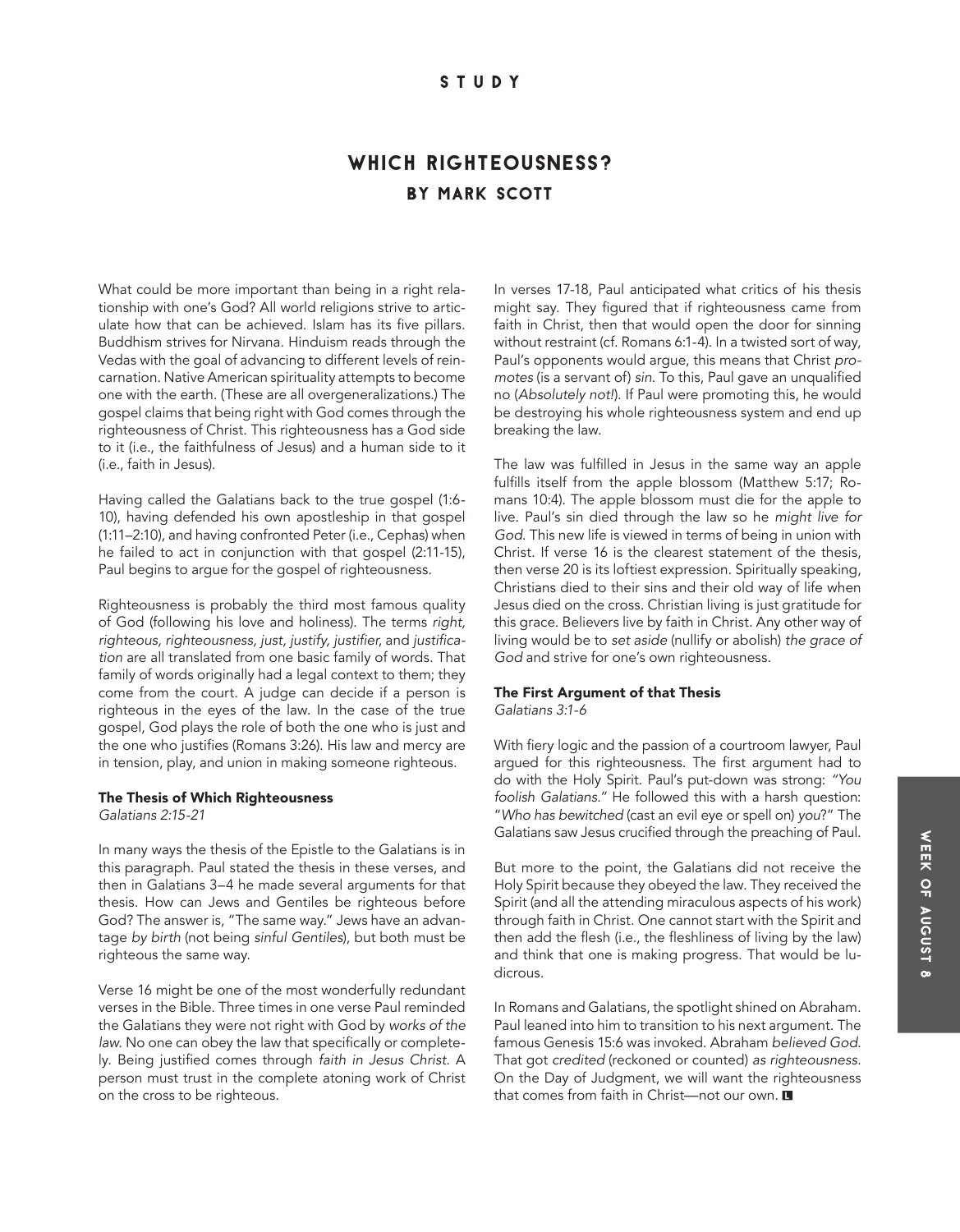## Crucified with Christ by David Faust

It's possible to study the Bible the way a hiker enjoys mountain scenery. Look at the big picture. Read straight through several chapters and try to take it all in. Ponder the panorama of God's redemption story.

We also can study the Bible the way a scientist uses a microscope. Pay attention to the details. Look closely at every sentence. See what you can learn by examining a single word or meditating on a short phrase like "justified by faith" (Galatians 2:16).

#### Astonishing Truth

 A biblical text normally has a single meaning, but it can have many applications. Consider these memorable words from the apostle Paul: "I have been crucified with Christ and I no longer live, but Christ lives in me. The life I now live in the body, I live by faith in the Son of God, who loved me and gave himself for me" (Galatians 2:20). This one astonishing verse compels us to think about

• what happened at the cross ("I have been crucified with Christ"),

- the work of the Holy Spirit ("Christ lives in me"),
- what it means to be saved by grace ("I live by faith"), and
- the depth of God's love for the individual ("the Son of God . . . loved me and gave himself for me").

According to a commentary by William Barclay, the apostle Paul "had tried the way of the law; he had tried with all the terrible intensity of his hot heart to put himself right with God by a life that sought to obey every single item of that law." But this approach led to frustration, for the more Paul tried to keep God's law, the more he realized his own imperfection and helplessness. When Paul finally cast himself on the mercy of God, Barclay says, "So great was the change that the

only way he could describe it was to say that he had been crucified with Christ so that the man he used to be was dead and the living power within him now was Christ himself."

#### Making It Personal

How does Galatians 2:20 apply to us? Here are three ideas that come to mind.

My sins were nailed to the cross. A classic gospel song asks, "Were you there when they crucified my Lord?" Yes, I was. He carried all of my mischief and mistakes, recklessness and rebellion in his body on the cross (1 Peter 2:24). He paid a price too steep for me to afford to give me a gift I could never earn. I was crucified with Christ.

*My ego was nailed to the cross.* That word, ego, literally appears in the original text of Galatians 2:20. Paul insists that his *ego* (Greek for "I" or "self") no longer lives. In baptism, the old sinful self dies and we rise to new life (Romans 6:1-4). Instead of striving for recognition and approval, our goal should be to shine the spotlight on Christ.

*My death was nailed to the cross.* "He who raised Christ from the dead will also give life to your mortal bodies" (Romans 8:11). We don't need to fear death when the crucified and risen Christ lives in us.

Whether we take a big-picture view of the Bible or focus on the microscopic details, let's cultivate a vibrant relationship with the Lord. Then, like the apostle Paul, we can say with confidence, "I live by faith in the Son of God."

Personal Challenge: In your personal journal or on a piece of paper, copy down the words of Galatians 2:20 in your own handwriting. After prayerful reflection, write a few sentences expressing how you will apply this verse in your life. ■